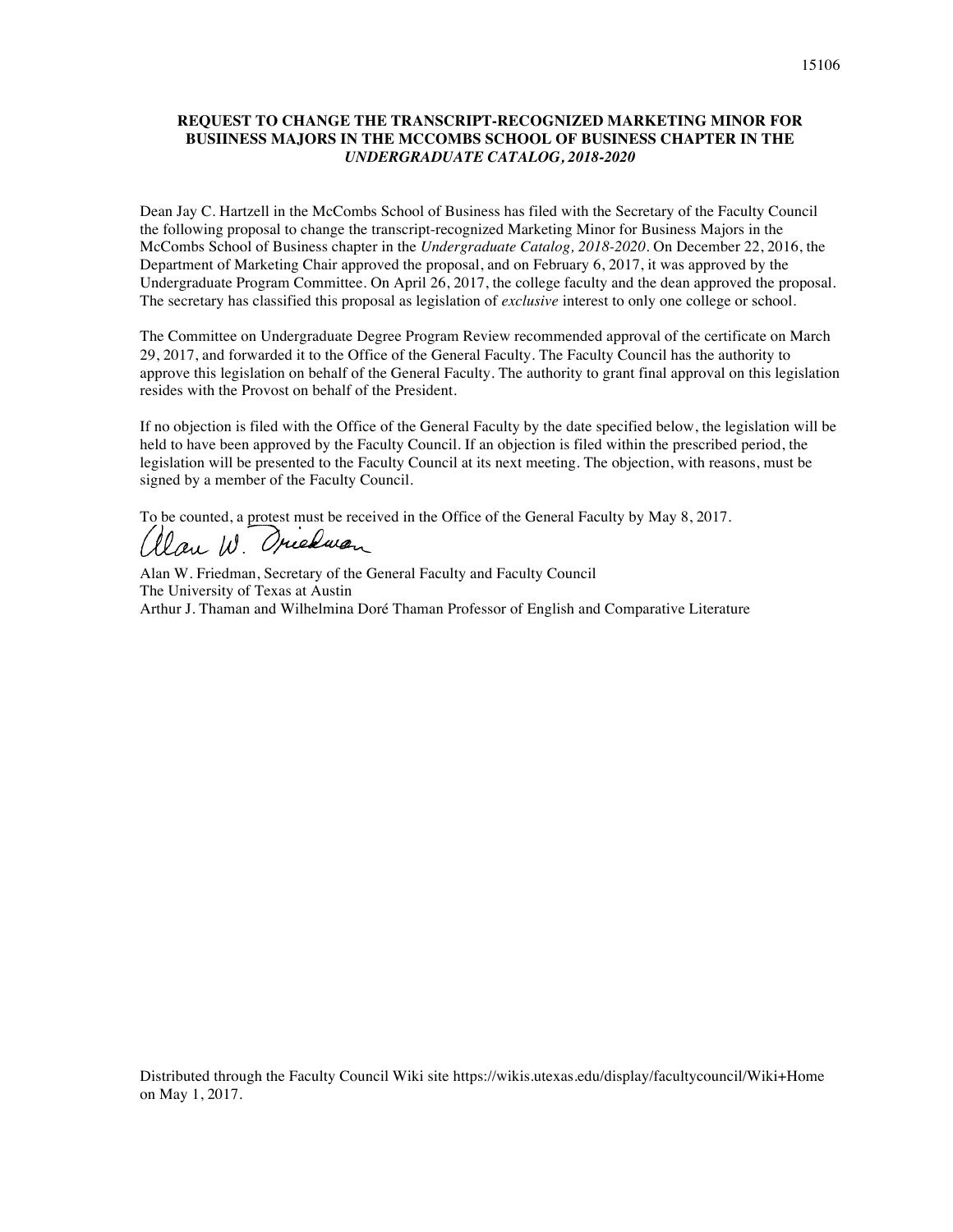|    | REQUEST TO CHANGE THE TRANSCRIPT-RECOGNIZED MARKETING MINOR FOR<br>BUSIINESS MAJORS IN THE MCCOMBS SCHOOL OF BUSINESS CHAPTER IN THE<br><b>UNDERGRADUATE CATALOG, 2018-2020</b>                                                                                         |  |  |  |  |  |  |
|----|-------------------------------------------------------------------------------------------------------------------------------------------------------------------------------------------------------------------------------------------------------------------------|--|--|--|--|--|--|
| 1. | <b>TYPE OF PROPOSAL:</b><br>New Transcript-Recognized Minor<br>Change an Existing Transcript-Recognized Minor<br>Delete a Transcript-Recognized Minor                                                                                                                   |  |  |  |  |  |  |
| 2. | THIS PROPOSAL INVOLVES: (Please check all that apply)                                                                                                                                                                                                                   |  |  |  |  |  |  |
|    | Courses in other colleges<br>Courses in proposer's college that are<br>Flags<br>frequently taken by students in other<br>colleges                                                                                                                                       |  |  |  |  |  |  |
|    | Change in course sequencing for an<br>Course in the core<br>Courses that have to<br>curriculum<br>existing program<br>be added to the<br>inventory                                                                                                                      |  |  |  |  |  |  |
|    | Requirements not explicit in the<br>Change in admission<br>catalog language (e.g., lists of<br>requirements (external or<br>acceptable courses maintained by<br>internal)<br>department office)                                                                         |  |  |  |  |  |  |
| 3. | <b>SCOPE OF PROPOSED CHANGE:</b>                                                                                                                                                                                                                                        |  |  |  |  |  |  |
|    | Yes $\Box$ No $\boxtimes$<br>Does this proposal impact other colleges/schools?<br>a.                                                                                                                                                                                    |  |  |  |  |  |  |
|    | If yes, then how?<br>Do you anticipate a net change in the number of students in your college?<br>Yes $\Box$ No $\boxtimes$<br>$\mathbf{b}$ .<br>If yes, how many more (or fewer) students do you expect?                                                               |  |  |  |  |  |  |
|    | Do you anticipate a net increase (or decrease) in the number of students from outside of your college<br>$\mathbf{c}$ .<br>Yes $\square$ No $\square$<br>taking classes in your college?<br>If yes, please indicate the number of students and/or class seats involved. |  |  |  |  |  |  |
|    | Do you anticipate a net increase (or decrease) in the number of students from your college taking<br>d.<br>Yes $\Box$ No $\boxtimes$<br>courses in other colleges?<br>If yes, please indicate the number of students and/or class seats involved.                       |  |  |  |  |  |  |
|    | If 3 a, b, c, or d was answered with yes, please answer the following questions. If the proposal has<br>potential budgetary impacts for another college/school, such as requiring new sections or a non-                                                                |  |  |  |  |  |  |

**negligible increase in the number of seats offered, at least one contact must be at the college-level.** How many students do you expect to be impacted?

Impacted schools must be contacted and their response(s) included:

Person communicated with:

Date of communication:

Response:

#### **Change being proposed and rationale:**

In the catalog language, remove specification of course numbers accepted for the nine hours of marketing electives; any upper-division marketing is accepted.

*Rationale: Not specifying a long list is easier for students to understand the requirement. It also reduces the risk of missing adding new courses that the department would want to be included, study abroad courses, etc. The original intent was any upper-division marketing; this is making that intent explicit and simpler in the catalog language.*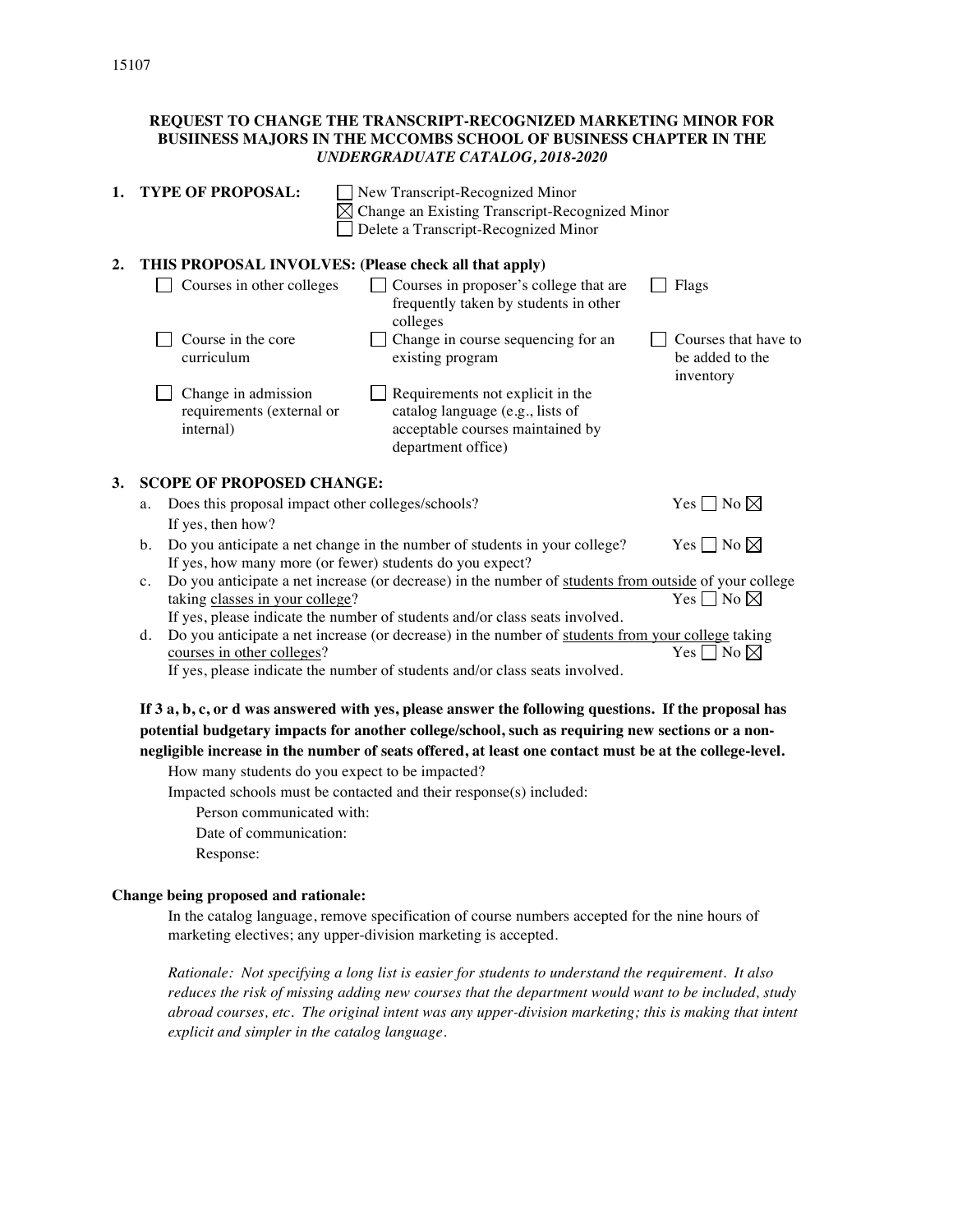- **4. OFFICIAL NAME:** Marketing Minor for Business Majors
- **5. PROPOSED IMPLEMENTATION DATE**: fall 2018
- **6. FIELD OF STUDY, CIP CODE** (administrative unit awarding the certificate)**:** MKT, 52.1401 Marketing
- **7. STATEMENT OF OBJECTIVE**: Unchanged. A minor in marketing to allow business students to receive transcript recognition for additional business fields of study outside of their majors.
- **8. ADMISSIONS REQUIREMENT (IF ANY):** Unchanged.This minor is available only to students currently enrolled in the McCombs School of Business.
- **9. NUMBER OF STUDENTS EXPECTED TO RECEIVE THE TRANSCRIPT-RECOGNIZED MINOR EACH SEMESTER:** Unchanged. About 35 per year.
- **10 ANTICIPATED ENROLLMENT CAPACITY?** Unchanged. **~**35 receiving the minor per year.
- **11. NUMBER OF HOURS REQUIRED FOR COMPLETION**: Unchanged. Fifteen.
- **12. COMPOSITION OF THE MINOR FACULTY COMMITTEE (INCLUDING THE COMMITTEE CHAIR**): Unchanged.

| Name of Faculty                                      | College/Department | Title at UT Austin     | Highest Degree and   |  |  |  |  |
|------------------------------------------------------|--------------------|------------------------|----------------------|--|--|--|--|
| Member                                               |                    |                        | Awarding Institution |  |  |  |  |
| David Platt                                          | Business School /  | Associate Dean, Senior | Ph.D., Cornell       |  |  |  |  |
| (committee)                                          | Accounting         | Lecturer               | University           |  |  |  |  |
| chair)                                               |                    |                        |                      |  |  |  |  |
| Plus Current faculty for the Department of Marketing |                    |                        |                      |  |  |  |  |

**13. Academic Course Requirements**: Use this table to identify the courses that qualify for this certificate program.

| Unchanged.      |                                                                   |            |
|-----------------|-------------------------------------------------------------------|------------|
| Course          | Course Title                                                      | <b>SCH</b> |
| Abbreviation    |                                                                   |            |
| and Number      |                                                                   |            |
| #B A 324 or     | <b>Business Communication: Oral and Written or Business</b>       | 3          |
| <b>B</b> A 324H | <i>Communication: Oral and Written: Honors (prerequisite for</i>  |            |
|                 | both: E 603A, RHE 306, 306Q, 309K, or T C 603A, and credit        |            |
|                 | or registration for B A 101H, 101S, or 101T)                      |            |
| #MKT 337 or     | Principles of Marketing (prerequisite: credit or registration for | 3          |
| 337H            | BA 324 or 324H, and STA 309 or 309H) or Principles of             |            |
|                 | Marketing: Honors (prerequisite: credit or registration for ACC   |            |
|                 | 312H, B A 324H, ECO 304K and 304L, and STA 309 or 309H)           |            |
| $#MKT$ xxx      | Any upper-division Marketing offering (prerequisites may vary,    | 3 each     |
|                 | most require MKT 337)                                             | (three)    |
|                 |                                                                   | courses)   |

**14. OTHER MINOR REQUIREMENTS:** Unchanged.All classes must be taken on the letter-grade basis. The student must maintain a grade point average of at least 2.00 in these courses.

#### **15. COLLEGE/SCHOOL APPROVAL PROCESS:**

Department approval date: December 22, 2016 Approved by whom: MKT chair & assistant chair College approval date: February 6, 2017 Approved by whom: Undergraduate Program Committee